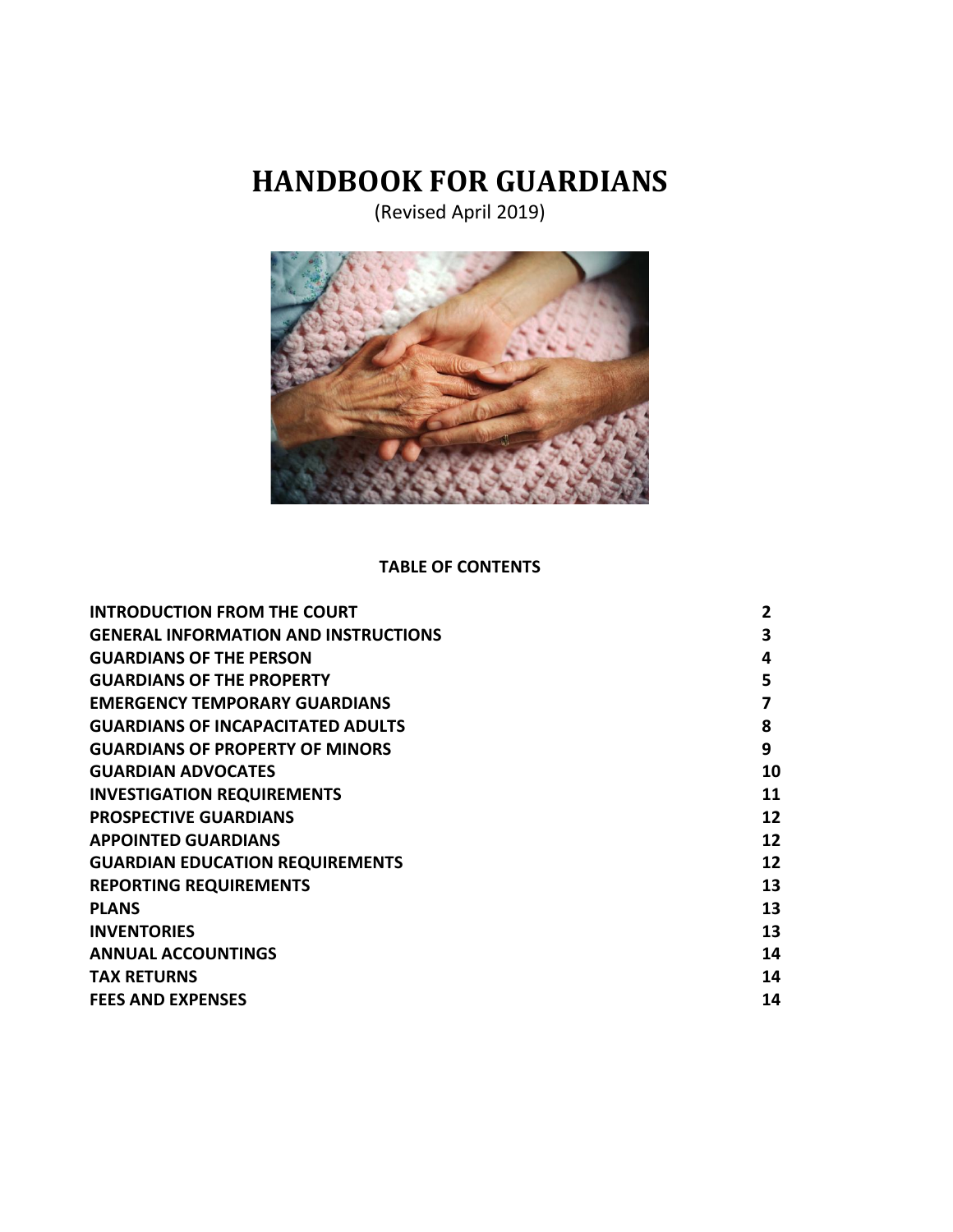## **INTRODUCTION FROM THE COURT**

You have been appointed by the Probate Court as a guardian of or for another person. The person for whom you are guardian is referred to in the law and in this handbook as the ward. The proceedings in the Court, as well as the property over which you serve as guardian, are referred to as the guardianship.

This handbook has been designed as a helpful reference. It will briefly cover the general information about guardianships with which you are expected by the Court to become familiar. It will also provide certain information about the reporting requirements placed upon you by Florida law. It is prepared in what is hoped to be easily understood language, with as few "legal terms" as possible.

This handbook is not intended to be a complete or exhaustive restatement of the many laws governing guardianships in Florida, nor is it intended to take the place of legal advice from your attorney. It is also not intended as a substitute for the required training course. It is hoped that the information will provide you with the basic understanding necessary for you to comply with the legal requirements and limitations placed upon you, thereby avoiding problems or difficulties with the court. However, the court encourages you to confer with your attorney whenever you have questions or concerns about your obligations, responsibilities, duties, authority or liability, and, whenever possible, you should consult with your attorney before taking any action about which you are concerned.

It is important for you to understand the relationship between you and the court and its staff. Each judge of the probate court is an elected public official, a "public servant," but one with specific responsibilities. The judge is not your legal advisor. The law requires the judge to remain impartial, and there is a specific rule against the judge discussing any aspect of any case which is or may become contested with any party to the case unless all interested parties are present. Therefore, you should not attempt to contact the judge to privately discuss your case, and you should not be offended if you are informed that the judge cannot discuss the matter with you outside a hearing.

The Judge's staff members are employees of the Court who work for and at the direction of the Judge. It is their responsibility to process the volume of paperwork filed in the office and to attend to the administrative aspects of the operations of this office. However, they may not serve as your legal advisors, and you should not expect them to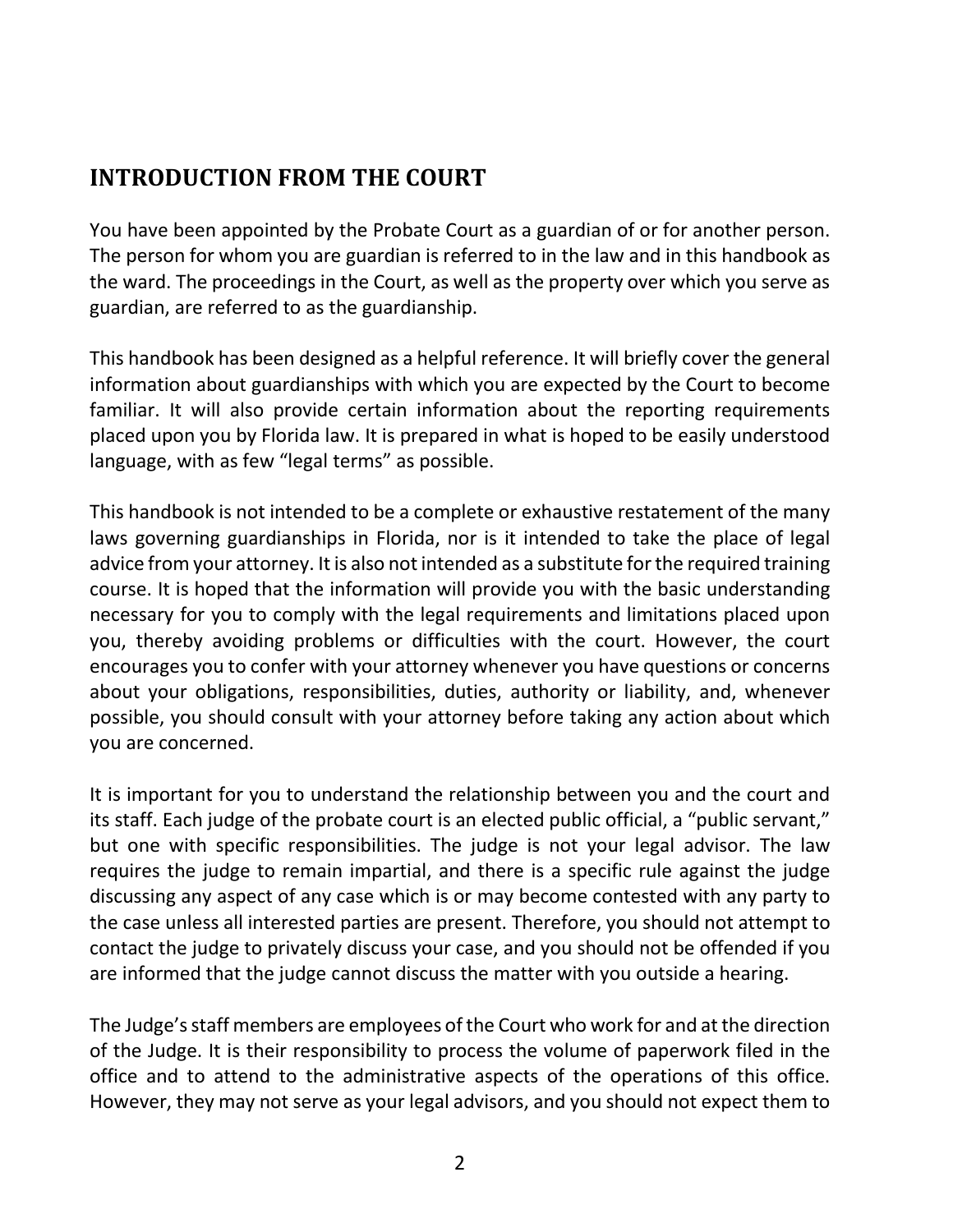perform legal or clerical services for you. It is not their responsibility or duty to complete any paperwork for you, and it is not their responsibility to make legal determinations or advise you on which proceeding may be the most appropriate or advisable for you or your circumstances.

You should understand that it is the responsibility of the judge and staff of the court to enforce all of the requirements of the guardianship laws and the rules of the court upon every guardian. You have taken an oath as guardian to fulfill certain responsibilities, including properly administering the guardianship and complying with all applicable laws and rules. The judge has also taken an oath to enforce the laws and to fulfill his/her responsibilities, and the judge will seek to do so. The judge did not and does not make the laws but has the duty to enforce and interpret them. The judge and court staff understand that serving as a guardian for another person is not always an easy task. Serving as a guardian is often a burden upon the guardian, and it is not the intent or desire of the court to make that burden any greater.

Finally, please understand that the Court monitors guardianships in addition to the many other Probate Court proceedings. The Judge and staff do try to maintain a certain familiarity with the Court files and they often become very familiar with some files. However, everyone is best served when there is certainty about the subject of discussion. It will always be best for you to clearly identify yourself, the ward and the file (by Case Number) in any conversation or correspondence with the Court. It may become necessary for the Judge or staff member to pull the particular file for review to properly and fully discuss the file, and you might be asked to provide some information to "refresh the memory" of the Judge or staff when referring to earlier conversations with or correspondence from the Court. The Court appreciates your willingness to serve in this capacity and looks forward to working with you for the benefit of the ward. Additionally, you may wish to visit the Circuit's website at [www.17th.flcourts.org](http://www.17th.flcourts.org/) for more information.

### **GENERAL INFORMATION AND INSTRUCTIONS**

Guardianship is a legal relationship between the guardian and the ward, much like that of an agent or attorney-in-fact, which is created by order of a court with proper jurisdiction. In Florida, the probate courts have exclusive jurisdiction over the appointment of guardians for minors and incapacitated adults.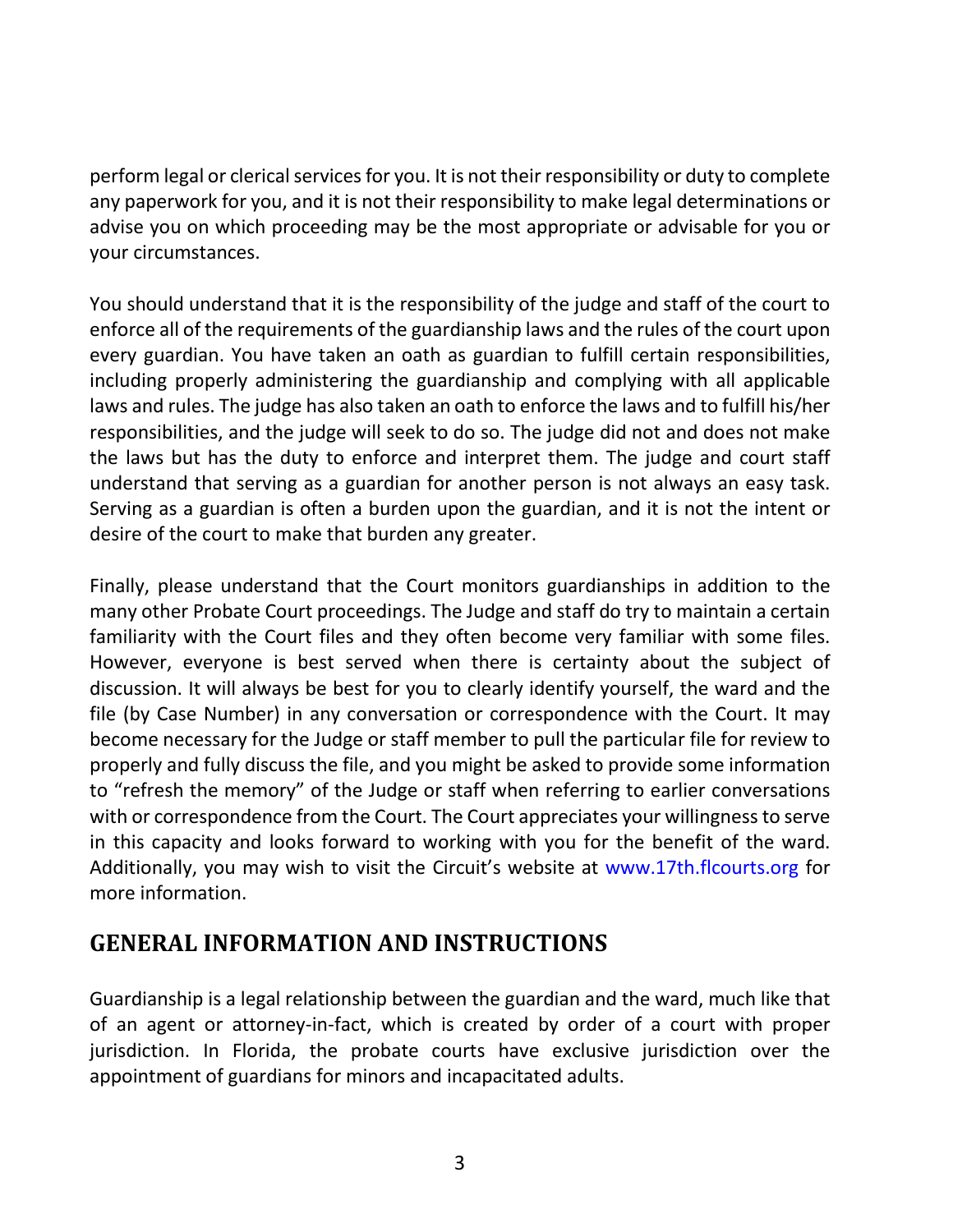Guardianship may be created for the person of the ward, for the property of the ward or for both. Guardianship of the person of a minor child does differ from custody of a minor child. A probate court is without authority to grant guardianship of the person of a minor child with a living parent to anyone other than the parent(s) without the consent of or notice to each living parent. The guardian of the person need not be the same person as the guardian of the property, although one person may certainly serve as both. There may be two or more guardians, who would be referred to as coguardians.

When an order has been issued appointing a guardian, letters of guardianship are issued by the court to the person appointed. The letters of guardianship serve as evidence that the guardian has authority over the person or property (or both) of the ward. Prior to letters of guardianship being issued, the guardian is required to take and sign an oath that the guardian will comply with all of the requirements of Florida law applicable to guardians.

In addition, every guardian of the property of another is required to post a surety bond with the court, in such amount as may be set by the court, to secure the faithful performance of the guardian's duties and responsibilities. The bond is, in effect, an insurance policy against any misappropriation or mismanagement of the ward's property by the guardian.

A guardian of the person or property of another owes a duty of undivided loyalty to the ward and must act in the best interests of the ward and the ward's property. Guardians should always avoid even the appearance of a conflict of interest in management of the ward's property and/or in decisions about the ward's person. Additionally, any expenditure that appears to or actually benefits another, especially the guardian, more than the ward, will be subject to scrutiny by the court.

### **GUARDIANS OF THE PERSON**

A guardian of the person of another has those rights and powers reasonably necessary to provide adequately for the support, care, education and well-being of the ward. A guardian of the person is much like the parent of a child who has both the authority and the responsibility of making decisions for the child. This may mean that a guardian must make a decision which is considered to be in the ward's best interest even if the ward voices an objection, much like a parent requiring a child to attend school or receive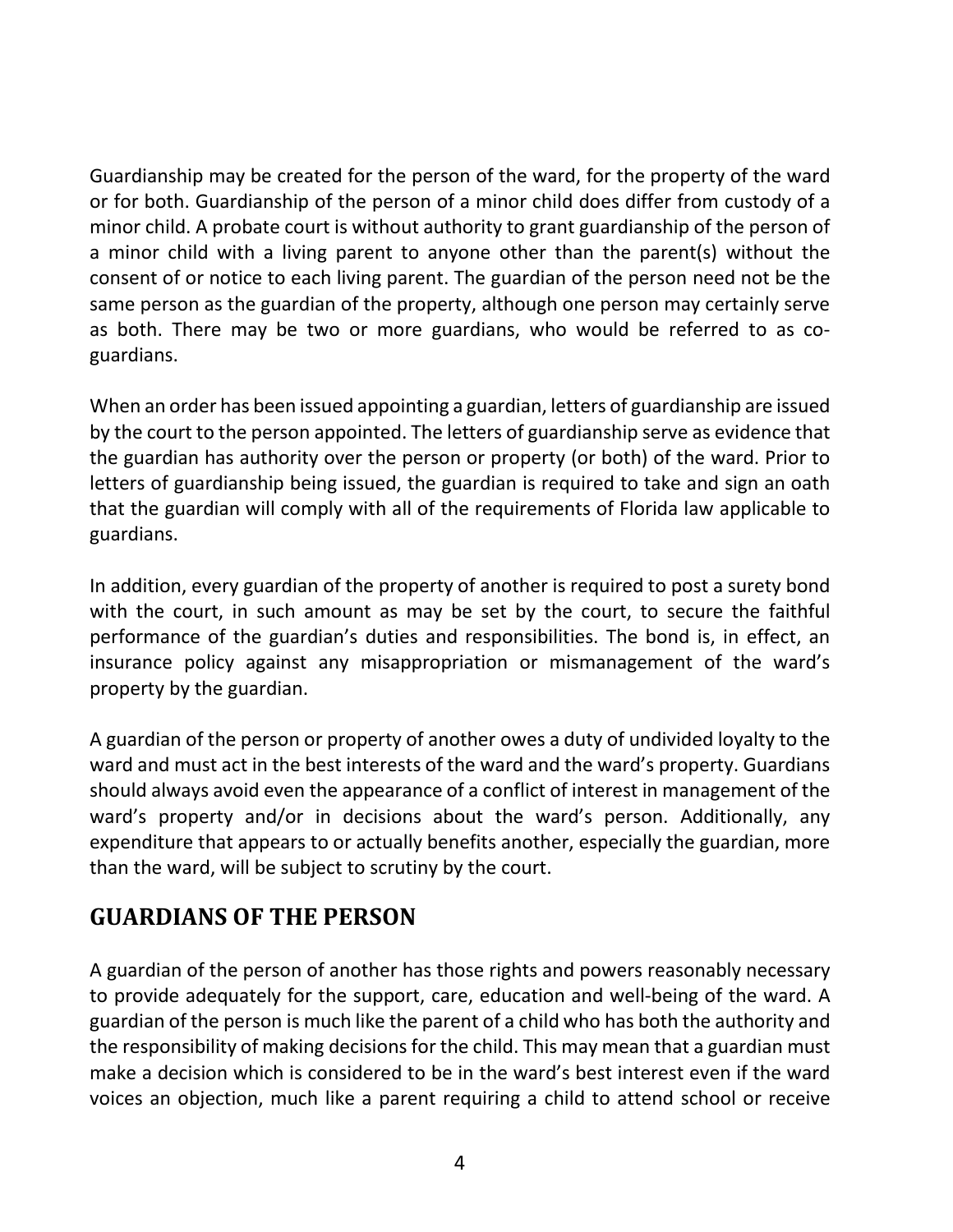medical treatment. It is also the guardian's duty to assist the ward in improving and developing any talents, skills or abilities the ward may have, and to help the ward gain and maintain self-confidence and as much independence as may be appropriate to each circumstance. It is also the guardian's responsibility to preserve and protect the dignity of the ward.

A guardian of the person is entitled to custody of the ward and may establish the ward's residence, consistent with the terms of any order from the Court. The guardian is required to make arrangements, from funds available from the ward's estate or other sources, to support the ward in the least restrictive environment, according to the needs and resources of the ward. The guardian may also participate in legal proceedings in the name of the ward and for the ward's benefit. A guardian: (1) must be reasonably accessible to and maintain regular contact with the ward; (2) should be friendly, courteous and tactful toward the ward at all times; and (3) must respect and protect the individual rights and dignity of the ward. The Court's order may limit or remove from the ward certain rights or may reserve to the ward certain rights, and the authority of the guardian will be governed by the Court's order.

Guardians of the person are required to file with the court written reports on the ward's general condition, living circumstances, progress and development, and needs. These reports are called Annual Plans and are covered more fully under the section titled REPORTING REQUIREMENTS. It is also the guardian's responsibility to keep the court fully informed on the whereabouts of the guardian and the ward, and *the guardian must immediately report to the Court (through his/her attorney) any change in the address and telephone number of the guardian and/or the ward***.** A guardian is not permitted to change the residence of the ward from Florida to another state, or from Broward County to a non-adjacent county, without prior Court approval. If a guardian changes the ward's residence from Broward County to an adjacent county (Miami-Dade, Palm Beach, Collier, Hendry), the guardian shall notify the Court within fifteen (15) days of such relocation.

### **GUARDIANS OF THE PROPERTY**

A guardian of the property of another has the duty to exercise ordinary diligence in dealing with the ward's property and may be held liable for any loss resulting from a lack of diligence. A guardian of the property has the duty to collect and preserve the assets of the ward. Except as limited by law or the Court's order, a guardian of the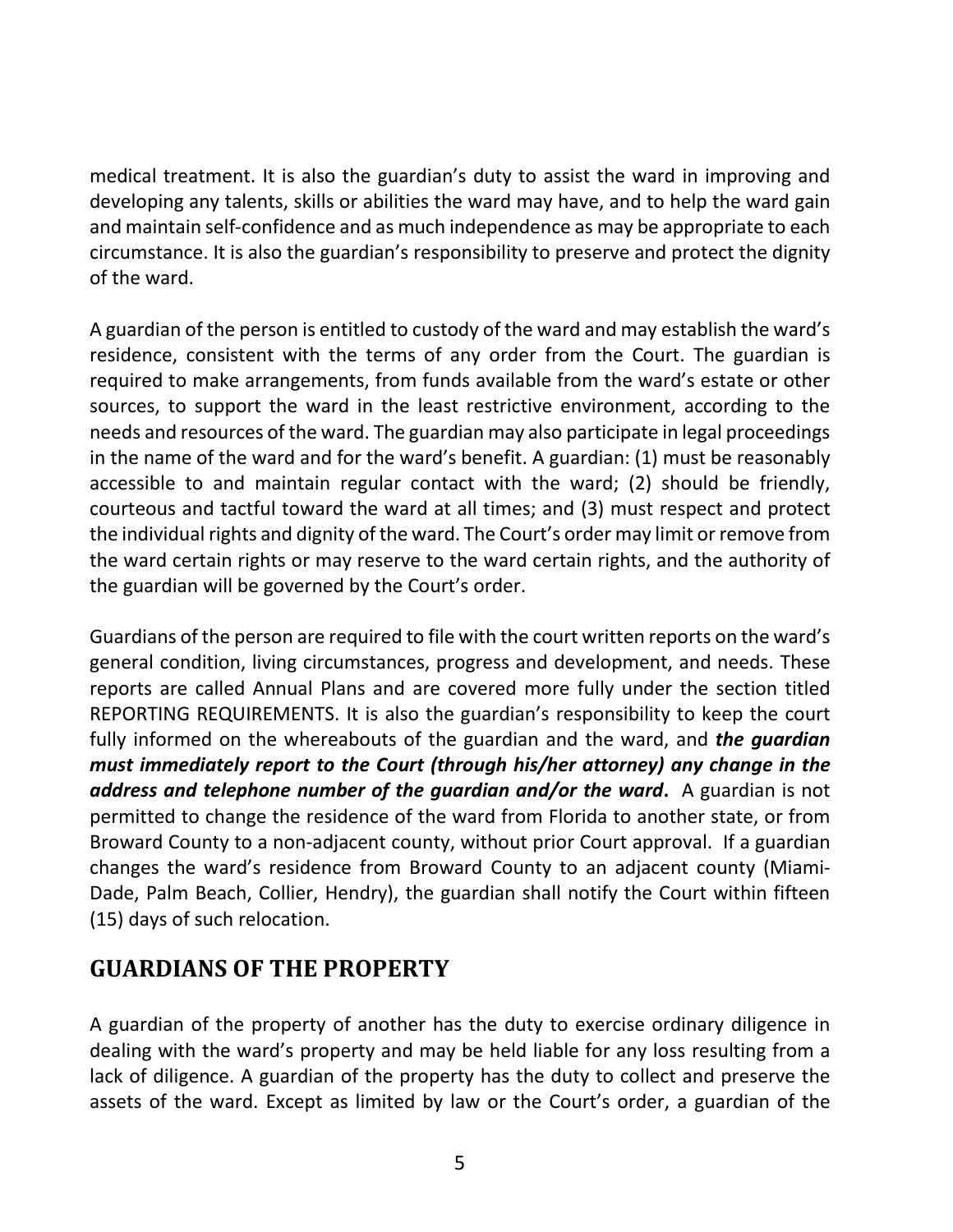property has control and authority over all property (real, personal and intangible) of the ward.

All funds and property of the ward must be maintained, preserved, expended, and used for the benefit of the ward and those who may be legally dependent upon the ward. The ward's estate should be utilized to feed, clothe, house, educate and care for the ward and his or her lawful dependents in the standard to which the ward and his or her dependents are accustomed, to the extent of and as may be limited by the ward's resources. Utilization of the ward's estate for his or her dependents should be after taking into account all other income of or support for the dependents. Utilization of the ward's estate for his or her own benefit should take into account all income and support of the ward and the expected duration of the guardianship. While preservation of the ward's estate for his or her heirs at law should not be of primary concern for the guardian, preservation and utilization of the estate over the expected duration of the guardianship is important and should be given due consideration by the guardian. On the other hand, the guardian should not waste the assets of the estate or expend it exorbitantly or above the usual standard of the ward simply to avoid preservation for the heirs or those who may be beneficiaries of a will of the ward. It is the duty and responsibility of the guardian of the property to properly manage and invest the ward's estate, and all funds of the estate must be properly invested so as to earn reasonable income for the ward.

Non-cash assets of the ward must also be properly managed and protected for the benefit of the ward. If an asset is reasonably capable of earning income, it must be dedicated to that purpose unless there is a compelling reason otherwise. Non-incomeproducing assets should be preserved and protected or liquidated (after proper authority is granted), as may be appropriate under the circumstances.

A guardian of the property does not have authority to sell, convey, transfer, mortgage, pledge or give away property of the ward *without an order* from the Court. The Court may, upon the application of the guardian and after appropriate notice is given as required by law, grant the guardian such authority if the proposed transaction is considered by the Court to be appropriate and proper. Generally, the assets of the ward are to be preserved for the ward's use and benefit, and sales of property of the ward are usually permitted only when necessary to provide for the care and support of the ward (and/or those dependent upon the ward) or when preservation of the asset is burdensome to the guardianship. The Court may, as appropriate, grant authority to the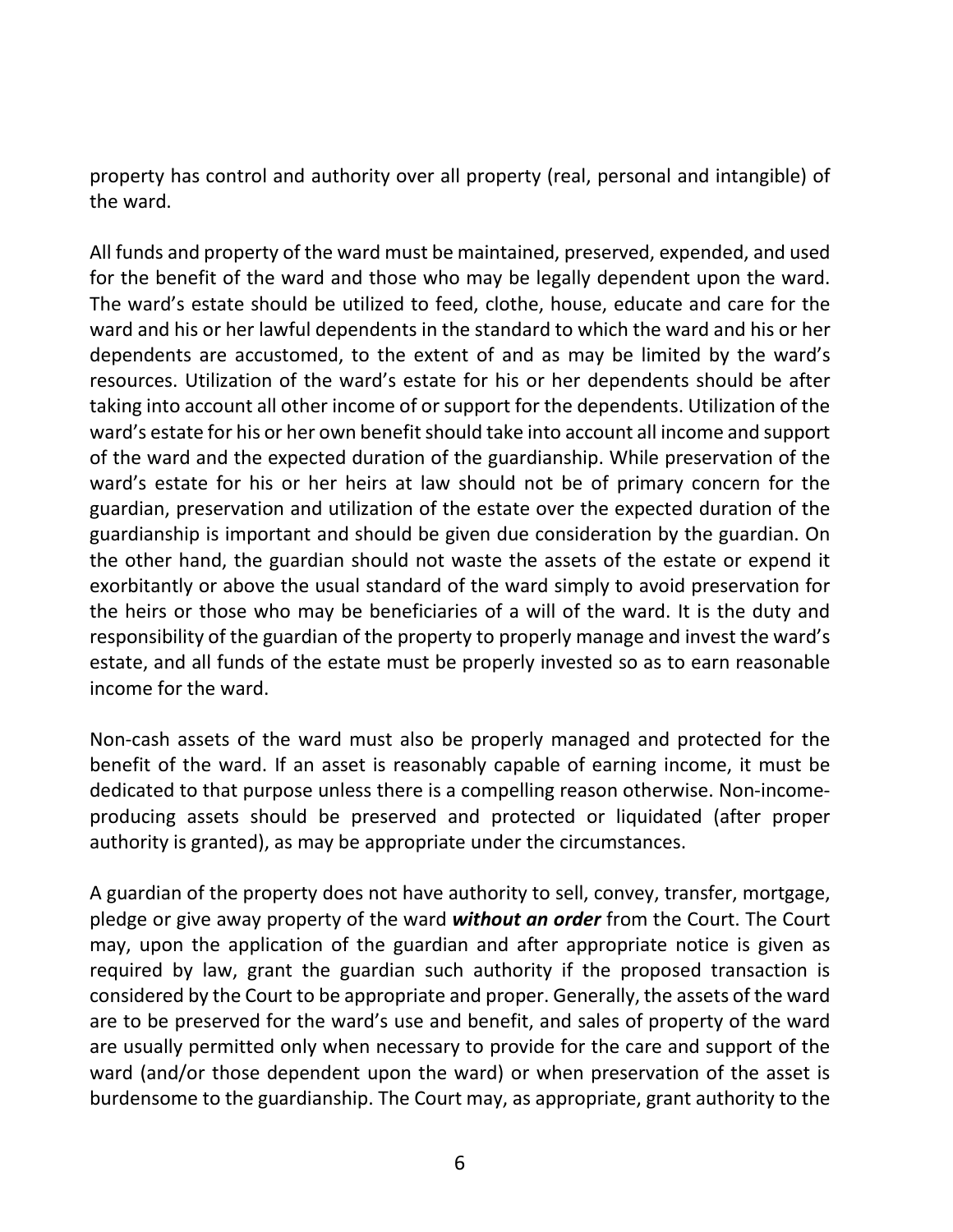guardian to sell the asset at a public sale (a legal auction) or at a private sale under a specific contract.

All property of the ward titled or registered in the name of the guardian must be titled or registered in the *fiduciary capacity* of the guardian (i.e., as a guardian) and not in the guardian's name alone. Typically, the title, account or deed will be registered as "[Name of Guardian], as Guardian of the Property of Richard Roe," although any variation which clearly shows the fiduciary nature of the registration for the benefit of the named ward may be accepted and approved by the court. Bank accounts should be especially clearly designated, so as to avoid unintentional commingling of funds or attachment for debts of the guardian, and the ward's social security number should be provided to the bank for the reporting of interest income and other matters to the Internal Revenue Service. Tangible items and personal property of the ward should be maintained and protected by the guardian and not commingled with personalty of the guardian to lose its identity as the ward's property. A guardian has no authority, absent the court's approval, to use property of the ward in such a manner as to dissipate, depreciate, waste or consume it or otherwise use it for the guardian's own benefit or inconsistent with the ward's best interests.

A guardian of the property of another has the responsibility of filing, on behalf of the ward, all federal and state income tax returns which might be required from the ward.

Guardians of the property are required to file with the court reports regarding the ward's assets. These reports are called Annual Accountings and Inventories, and are covered more fully under the section titled REPORTING REQUIREMENTS. It is also the guardian's responsibility to keep the court fully informed on the whereabouts of the guardian and ward, and *the guardian must immediately report to the Court (through his/her attorney) any change in the address and telephone number of the guardian and/or the ward***.**

### **EMERGENCY TEMPORARY GUARDIANS**

In situations or circumstances that pose an immediate danger to the ward or to the ward's assets, an emergency temporary guardian may be appointed by the Court. Emergency guardians may do only those things which may be reasonably necessary to protect the ward or the ward's assets from the described danger, and the powers and duties of the emergency guardian are generally specified in the Court's order. Unless an earlier termination date is set in the Court's order or unless the proceeding is converted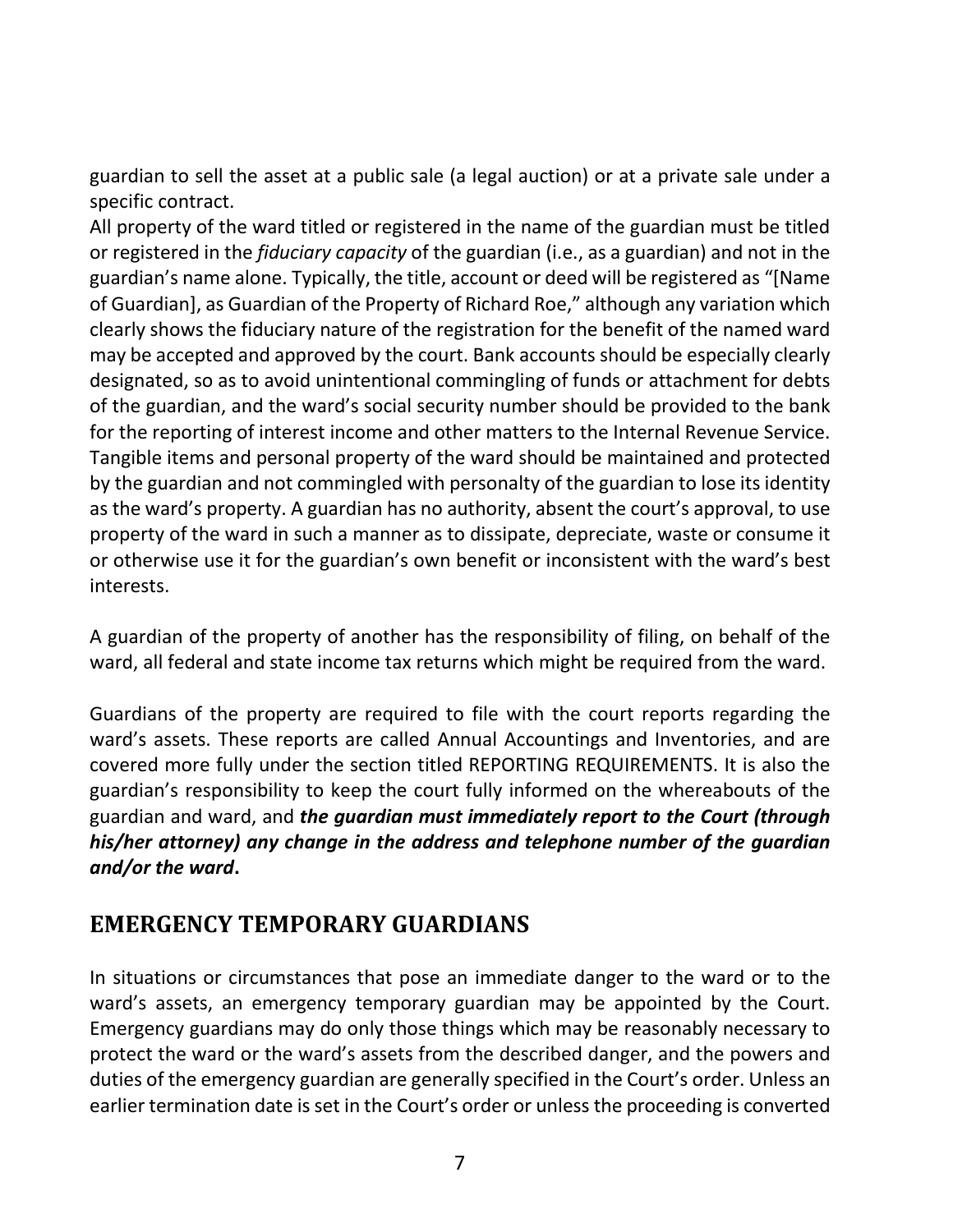to permanent guardianship proceedings, the emergency guardianship terminates ninety (90) days from the date of the order. The emergency temporary guardianship may be extended upon a showing that emergency conditions continue to exist.

### **GUARDIANS OF INCAPACITATED ADULTS**

In Florida, the Probate Court may grant guardianship of the person and/or property of an adult resident of the state (or one located in this state) who, because of physical or mental illness or disability, detention by a foreign power, or other just cause, lacks sufficient understanding or capacity to make significant responsible decisions concerning his or her person (or is incapable of communicating those decisions) AND/OR is incapable of managing his or her estate or property which is likely to be wasted or dissipated unless proper management is provided. This person is generally referred to as the "alleged incapacitated person" (AIP).

The petition seeking guardianship of the person or property of an AIP is filed by an individual having knowledge of the pertinent facts. The Court will appoint an attorney for the AIP. An evaluation of the proposed ward is performed by an examining committee (made up of 3 members). Each examining committee member is required to evaluate the AIP and file a written report of the evaluation with the Court. Unless the petition is earlier dismissed by the Court, a final hearing is held and a decision made on the petition.

The Probate Division of the Circuit Court has the authority, if the petition is granted, to restrict or revoke certain rights or powers of the incapacitated individual, including:

-to contract

-to marry (if the right to contract is removed, the right to marry is subject to court approval)

-to consent to medical treatment

-to establish a residence or place of abode

-to bring or defend any action at law or equity

-to buy, sell or otherwise dispose of real, personal, intangible, or trust property

-to enter into any business or commercial transaction.

Guardianship may be granted for the Person and/or over the Property of the AIP, and the guardian of the person need not be the same person as the guardian of the property. The respective responsibilities of the guardian of the person and the guardian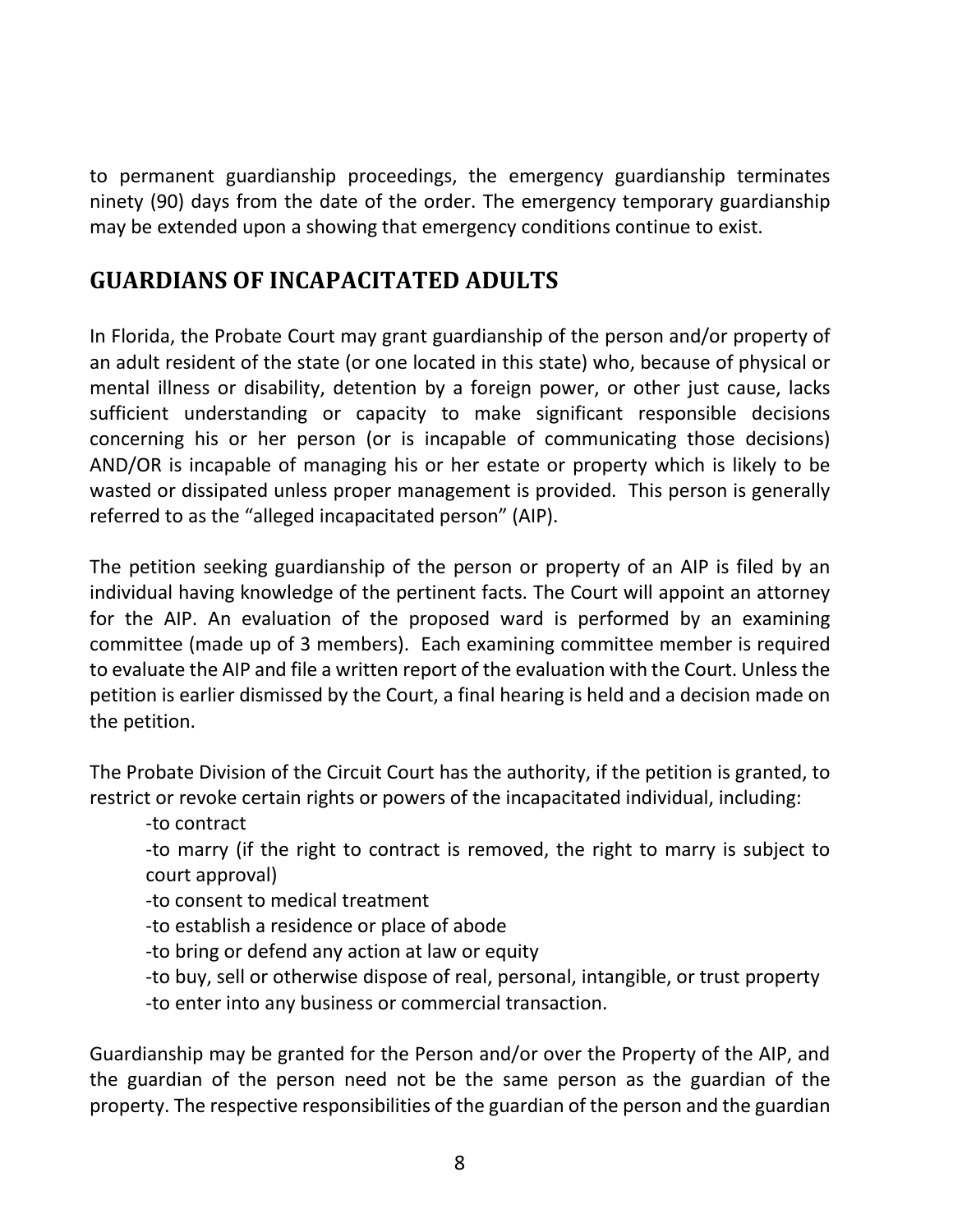of the property were more fully explained under the section titled General Information and Instructions.

### **GUARDIANS OF PROPERTY OF MINORS**

In Florida, the probate court may grant guardianship of the property of minors. No third person may be named as guardian of the property of a minor with a living mother or father without the written consent of the living parent(s).

A guardian of property of a minor has the same obligations with reference to management of the minor's estate as does a guardian of an adult. Guardians generally have authority to expend income in the guardianship for the benefit of the ward. However, if there is someone (a parent or parents) legally obligated to support the minor, the minor's guardianship may be used for the purpose of support and maintenance only after such obligation of support has been fully satisfied and to the extent of the inability of those so responsible to provide for all the necessities of the minor. In other words, **a guardian cannot use the principal or the income from the child's guardianship without prior Court approval/order**.

Guardianship of the property of a minor terminates by law upon the minor attaining the age of majority (presently age 18 in Florida). As soon as reasonably practicable after the child's 18th birthday, the guardian is required to turn over to the ward all property of the minor then remaining in the hands of or under the control of the guardian. The guardian must file a final return and a petition for discharge, to which will be attached the receipt from the former minor. **NOTE**: The guardian should reserve the funds to pay the costs of court in connection with the final filings as well as final attorney fees and costs.

Termination of the minor guardianship at the age of majority is required by law, even if the guardian believes the child is not sufficiently mature to properly manage the property to which he/she is entitled. Parents and other guardians are encouraged to use such guidance and influence as might be necessary or appropriate to aid the former minor in the proper investment and management of such property. If the former minor is incapacitated and considered by the guardian to be incapable of managing his/her estate after attaining the age of majority, the guardian may want to consider filing adult guardianship proceedings immediately after the child's 18th birthday and seek an order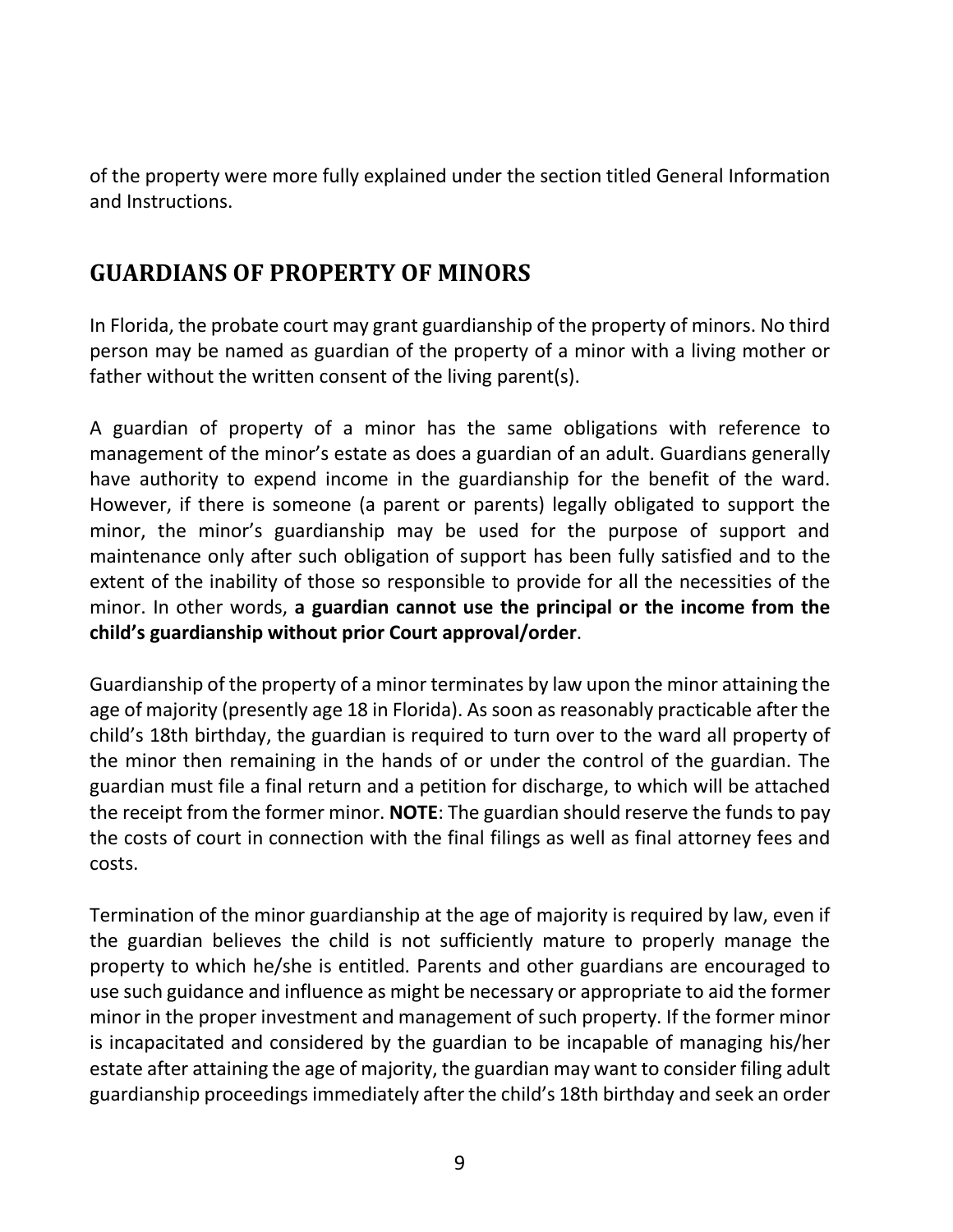from the Court having jurisdiction over those proceedings to hold the minor guardianship funds until the adult case may be heard.

### **GUARDIAN ADVOCATES**

In Florida, probate courts may appoint a guardian advocate, without an adjudication of incapacity, for a person with a developmental disability (as defined by section 393.063(12), Florida Statutes), if the person lacks the capacity to do SOME, BUT NOT ALL, of the tasks necessary to care for his or her person, property, or estate, or if the person has voluntarily petitioned for the appointment of a guardian advocate. The appointment of a guardian advocate is typically considered a less restrictive form of guardianship, and one which courts may consider as opposed to guardianship with an incapacity determination. Generally, the process of becoming a guardian advocate does not require the hiring of an attorney. However, if the person with developmental disabilities has any property rights which will be delegated to the guardian advocate, other than the right to be the representative payee for social security benefits or other government benefits, the person seeking to become guardian advocate will be required to hire an attorney. If the guardian advocate does employ an attorney, the guardian advocate and attorney must refer to and comply with the FEES AND EXPENSES section of this Handbook. While the guardian advocate will not be required to have an attorney in all circumstances, the Court will appoint an attorney for the person with developmental disabilities to protect their best interests.

A guardian advocacy can be sought for a minor at any point after the minor reaches the age of 17 years and 6 months, in order to avoid the gap between an individual's  $18<sup>th</sup>$ birthday and the appointment of a guardian advocate. Any individual who is a resident of the State of Florida, 18 years of age or older, and of sound mind, is qualified to act as a guardian advocate. Non-residents of the State of Florida may qualify as a guardian advocate if they are related to the person with a developmental disability by blood, adoption, or law. A person who has been convicted of a felony cannot be appointed as guardian advocate. Every person appointed as a guardian advocate must complete educational training as outlined in the GUARDIAN EDUCATION REQUIREMENTS section of this Handbook.

Guardian advocates are required to file an Initial Plan and Annual Plans which include a statement as to the medical, mental, or personal care services, treatment and rehabilitations needs, and the social condition of the person with a developmental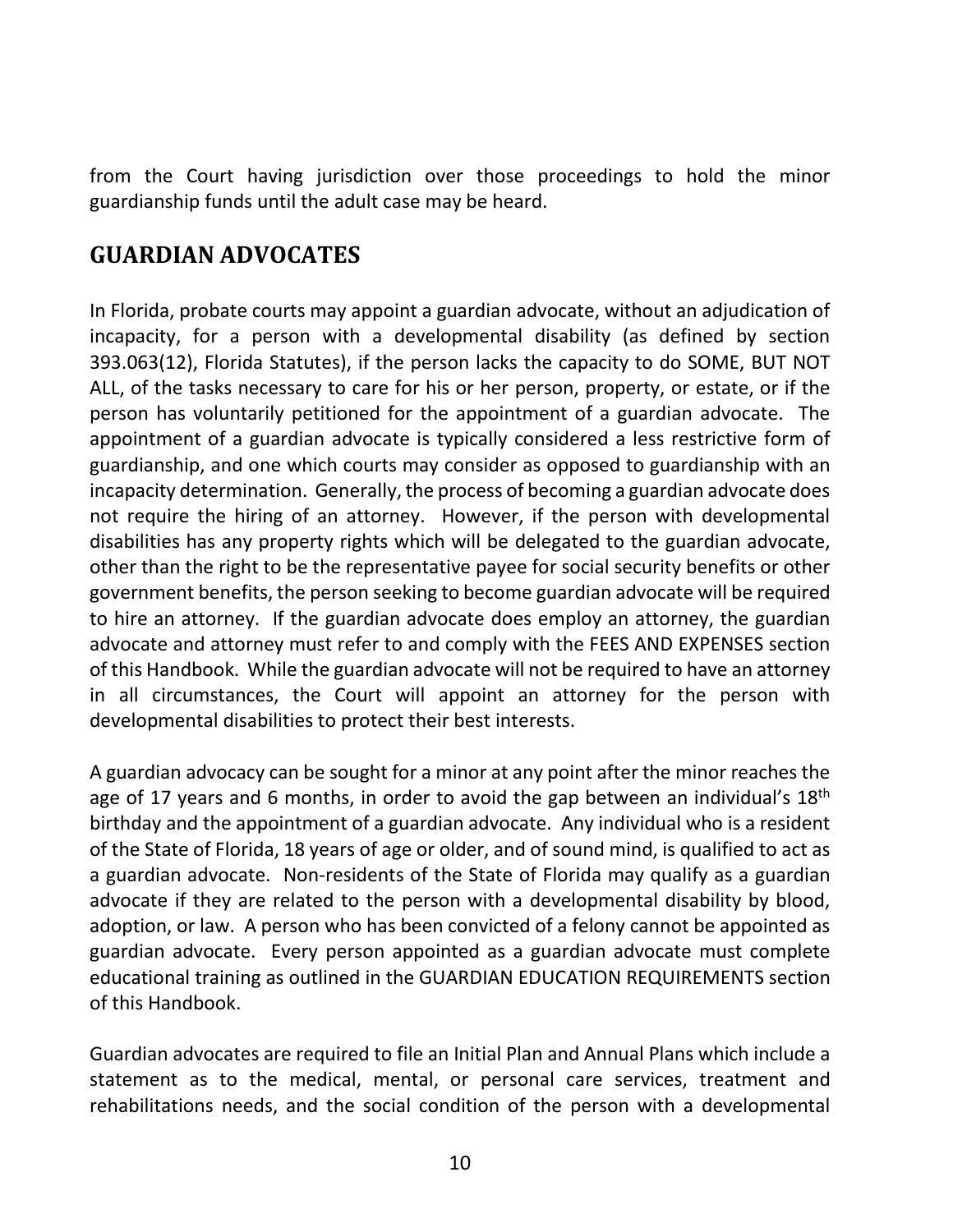disability. Initial Plans and Annual Plans are covered more fully under the section on REPORTING REQUIREMENTS. It is also the guardian advocate's responsibility to keep the Court fully informed on the whereabouts of the guardian advocate and developmentally disabled person, and *the guardian advocate must immediately report to the Court (through his/her attorney, if applicable) any change in the address and telephone number of the guardian and/or the ward***.** A guardian advocate is not permitted to change the residence of the developmentally disabled individual from Florida to another state, or from Broward County to a non-adjacent county, without prior Court approval. If a guardian advocate changes the individual's residence from Broward County to an adjacent county (Miami-Dade, Palm Beach, Collier, Hendry), the guardian advocate shall notify the Court within fifteen (15) days of such relocation.

Guardian advocates may be required to file an Initial Inventory and Annual Accountings depending on what the property is subject to the guardian advocacy. Initial Inventories and Annual Accountings are covered more fully under the section on REPORTING REQUIREMENTS.

### **INVESTIGATION REQUIREMENTS**

Guardians are required to submit to an initial as well as an annual background and credit investigation. Each application package, per local administrative order must be submitted with a Mandatory Checklist for Guardianship Application. The Mandatory Checklist accounts for the following items:

- 1) Application for Appointment (Disclosure Statement for Nonprofit Corporate Guardians)
- 2) \$50 Investigatory Cost payable to Clerk of Court
- 3) Submission of Electronic Fingerprints via approved Livescan Vendor Information on Livescan vendors can be found online at [www.fdle.state.fl.us.](http://www.fdle.state.fl.us/) The following ORI numbers must be used:
	- Professional guardians: FL006023Z
	- Non-professional guardians: FL006024Z
- 4) Professional Guardians Only \$7.50 Clerk's Processing Cost

All of the necessary forms are contained in the "Background Investigation Package," which is available in the Probate Division of the Clerk's Office, Room WW03160 (3rd Floor) of the Broward County Courthouse-West Wing located at 201 SE 6th Street, Fort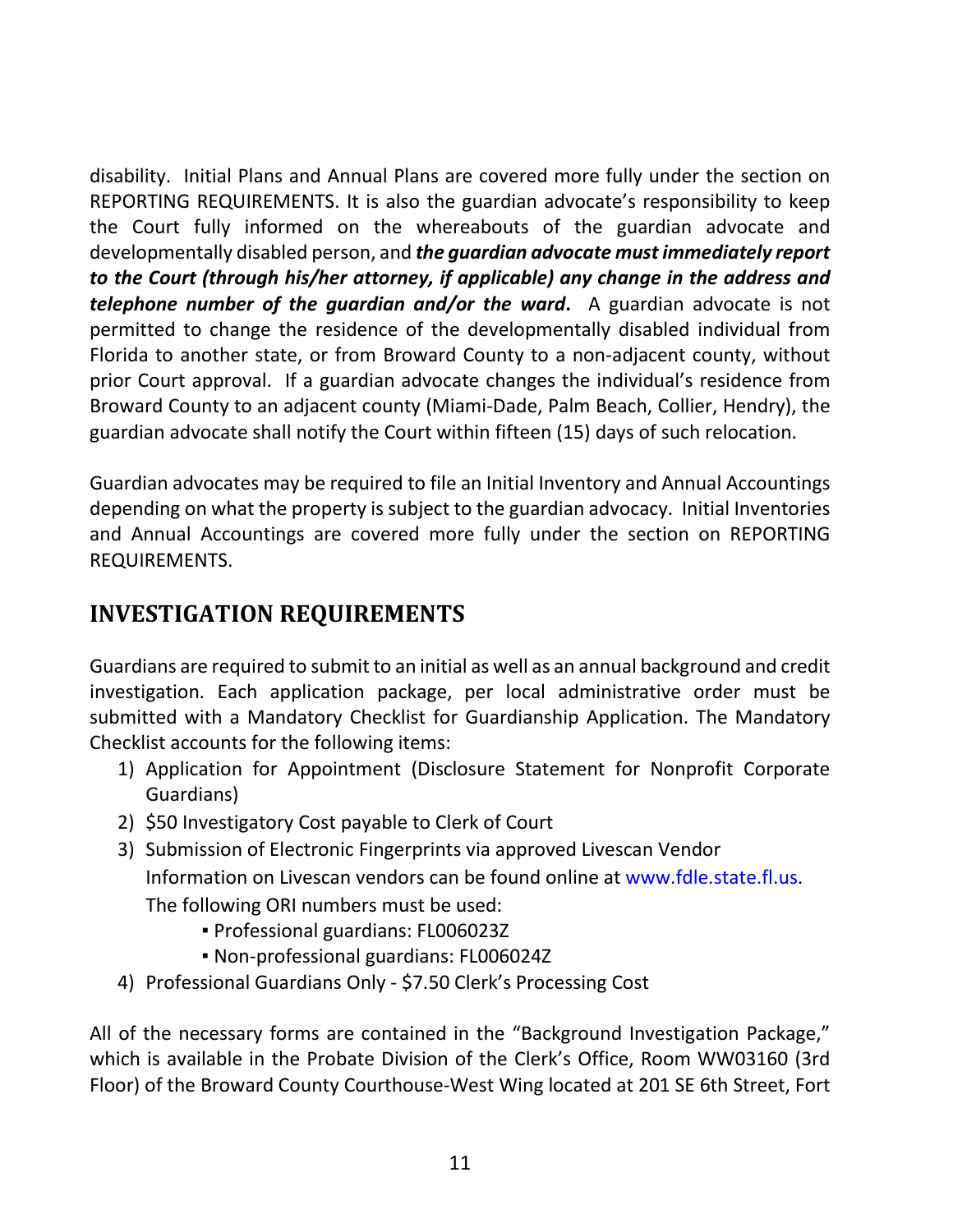Lauderdale, Florida 33301. The background investigation forms for paper filing may also be obtained from the Circuit's [Probate and Guardianship](http://www.17th.flcourts.org/index.php/judges/probate/probate-and-guardianship-smart-forms) web page or, for e-filing, on the [Probate and Guardianship Smart Form Page.](http://www.17th.flcourts.org/index.php/judges/probate/probate-and-guardianship-smart-forms)

#### *PROSPECTIVE GUARDIANS*

Prospective guardians must submit the Mandatory Checklist along with an Application for Appointment, and the \$50 investigatory cost directly to the Clerk's Office. The fee for electronic fingerprinting is due and payable to the vendor at the time of fingerprinting.

#### *APPOINTED GUARDIANS*

Appointed guardians must submit the Mandatory Checklist along with an Application for Appointment and the \$50 investigatory cost every year with the filing of their annual accounting. If an extension of time has been granted for the filing of the annual accounting only, the above referenced documents must be filed at the time the annual plan is due.

### **GUARDIAN EDUCATION REQUIREMENTS**

In accordance with section 744.3145(2), Florida Statutes, "[e]ach person appointed by the court to be a guardian, other than a parent who is the guardian of the property of a minor child, must receive a minimum of 8 hours of instruction and training[.]" Additionally, in accordance with section 744.3145(3), Florida Statutes, , "[e]ach person appointed by the court to be the guardian of the property of his or her minor child must receive a minimum of 4 hours of instruction and training[.]" To satisfy either of the foregoing requirements, each guardian must, within four (4) months of his or her appointment, complete the appropriate guardianship instruction and training course. Expenses incurred by the guardian to satisfy the education requirement may be paid from the ward's estate, unless the court directs that such expenses be paid by the guardian individually.

The Broward County Bar Association offers the required 8-hour family or 4-hour minor in-person guardian course. For registration call 954-832-3618.

The St. Petersburg College online 8-hour family or 4-hour minor guardian course is offered by the college's Lifelong Learning department. For registration visit <https://go.spcollege.edu/childsview/> or call 727-341-3000.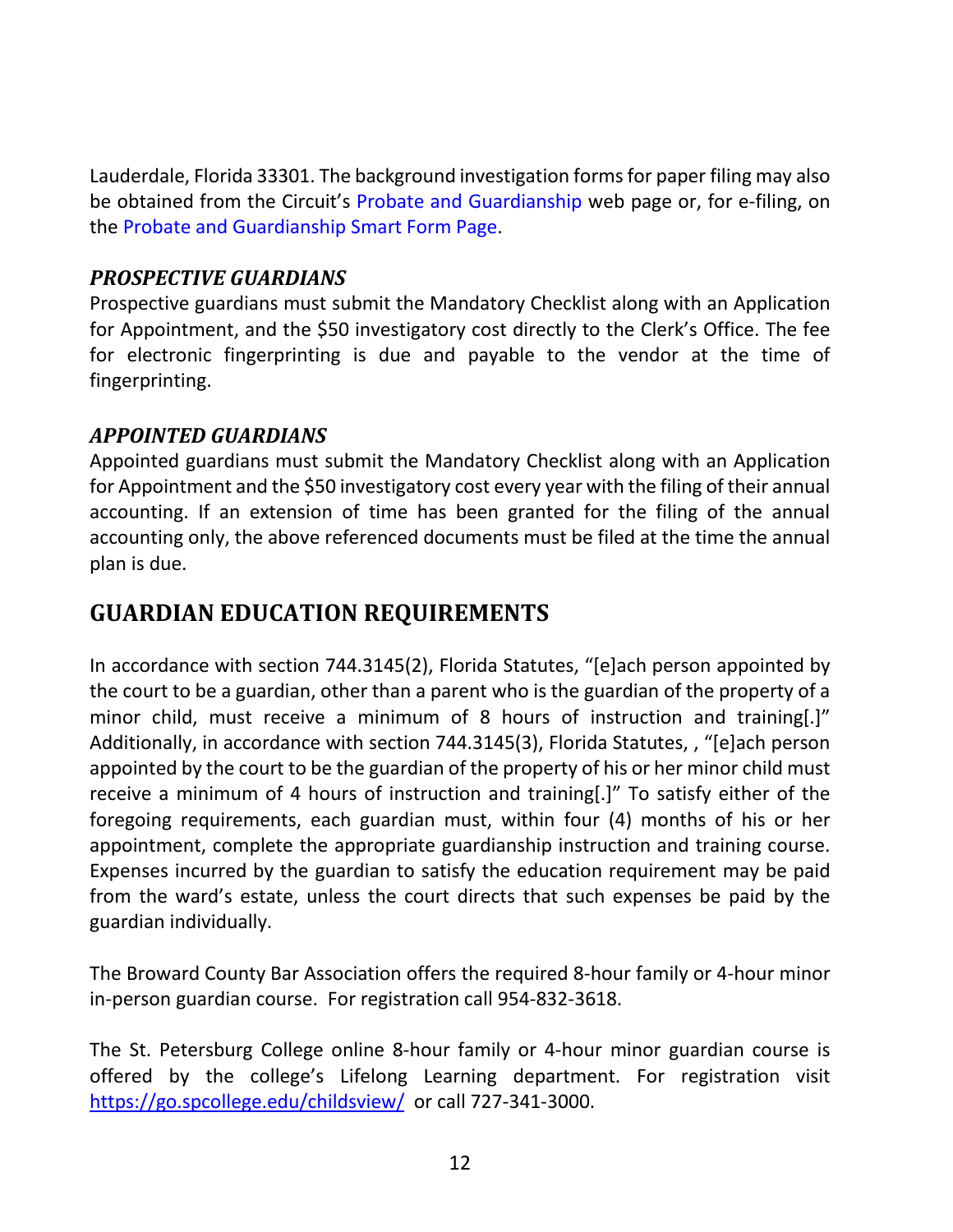Guardianship Training & Support Services offers online 8 and 4 hour courses as well. Both offerings are a combination of self-directed and live instruction. For registration visit<https://guardianshipeducation.com/> or call 561-451-7387.

\*For Guardian Advocates: the Department of Children and Families offers the required Guardian Advocacy Course. For the **free** training course, visit [http://fcbonline](http://fcbonline-ed.mrooms3.net/course/index.php?categoryid=18)[ed.mrooms3.net/course/index.php?categoryid=18.](http://fcbonline-ed.mrooms3.net/course/index.php?categoryid=18)

## **REPORTING REQUIREMENTS**

Guardians are required to file certain periodic reports with the Court. The reports shall be filed in the official court file with the Clerk of Courts. These reports are intended to provide information for the Court to properly supervise the affairs of the ward and to supervise and monitor the guardian's performance of the lawful duties and responsibilities. Failure to comply with any of the reporting requirements can subject the guardian being ordered to appear before the Court. The Court may assess costs against the guardian, may fine the guardian, may remove the guardian, or may take such other actions as may be appropriate to the circumstances of the case. At the termination of the guardianship, guardians are also required to file a Final Report.

### *PLANS*

Guardians of the person are required to file reports with the Court which discloses the status, condition, needs and circumstances of the ward. The reports, called "Annual Plans," inform the Court where the ward is located, how the ward is doing generally, how the ward's needs are being met, and whether there has been any change in the condition or status of the ward which might warrant the Court's intervention or a change in the *guardianship order*. The Initial Plan is due from the guardian *within sixty (60) days* of the date of appointment of the guardian. Thereafter, plans are filed annually.

#### *INVENTORIES*

Guardians who have been delegated property rights are required to file with the Court, *within sixty (60) days* from the date of appointment, an inventory of all assets in the estate of the ward. The Inventory must sufficiently itemize the assets and set forth a reasonable value thereof to fully disclose of record the property of the ward over which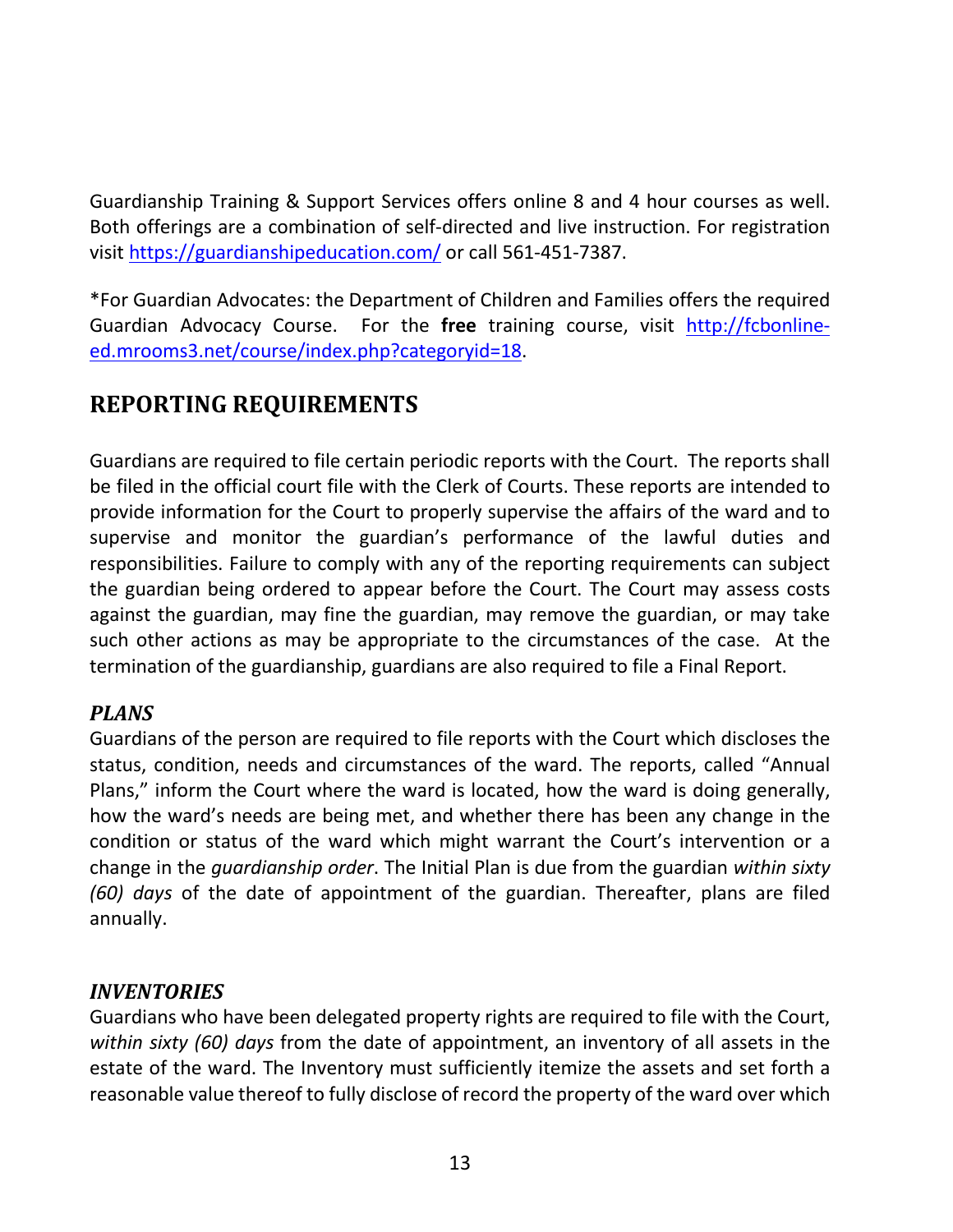the guardian has control or authority. Inventories are designed to disclose to the Court, and anyone interested in the guardianship, the full value of the guardianship, which is often not known or only estimated at the time the proceedings are filed. The guardian is given sixty (60) days to make a complete and more accurate determination. Inventories also allow the Court to determine the sufficiency of the bond posted by the guardian.

#### *ANNUAL ACCOUNTINGS*

Guardians who have been delegated property rights are also required to file annual accountings with the court. These annual reports render an accounting to the court of the actions of the guardian by itemizing all receipts and expenditures in the guardianship. The court is required by law to audit the returns of guardians, and guardians are required to maintain complete and accurate records of all of their actions as guardians. Guardians are required to maintain the records for a period of three (3) years after the date of discharge. Upon the termination of the guardianship or upon the appointment of a successor guardian, the first guardian will be required to file a final accounting, which will evidence final disposition of the remaining property as required by law.

\*Guardians of the Person and Property are required to file an Annual Plan which consists of both an Annual Plan and Annual Accounting.

#### *TAX RETURNS*

Although not filed with the Probate Court, a guardian of the property has the legal responsibility of filing all required tax returns for the ward. The Internal Revenue Code contains provisions for the assessment of certain penalties against the guardian personally for failure to file returns under certain circumstances. In addition, there are usually penalties and/or interest payable for delinquent returns (including ad valorem and intangibles returns), and such penalties or interest may be assessed by a court against the guardian personally if same result from unexcused or inexcusable neglect of the guardian.

#### *FEES AND EXPENSES*

Under no circumstances may a guardian or anyone associated with a guardian remove or use assets of the guardianship without prior authorization and Court order.

Guardians may petition the Court for an order to recover and reimburse themselves for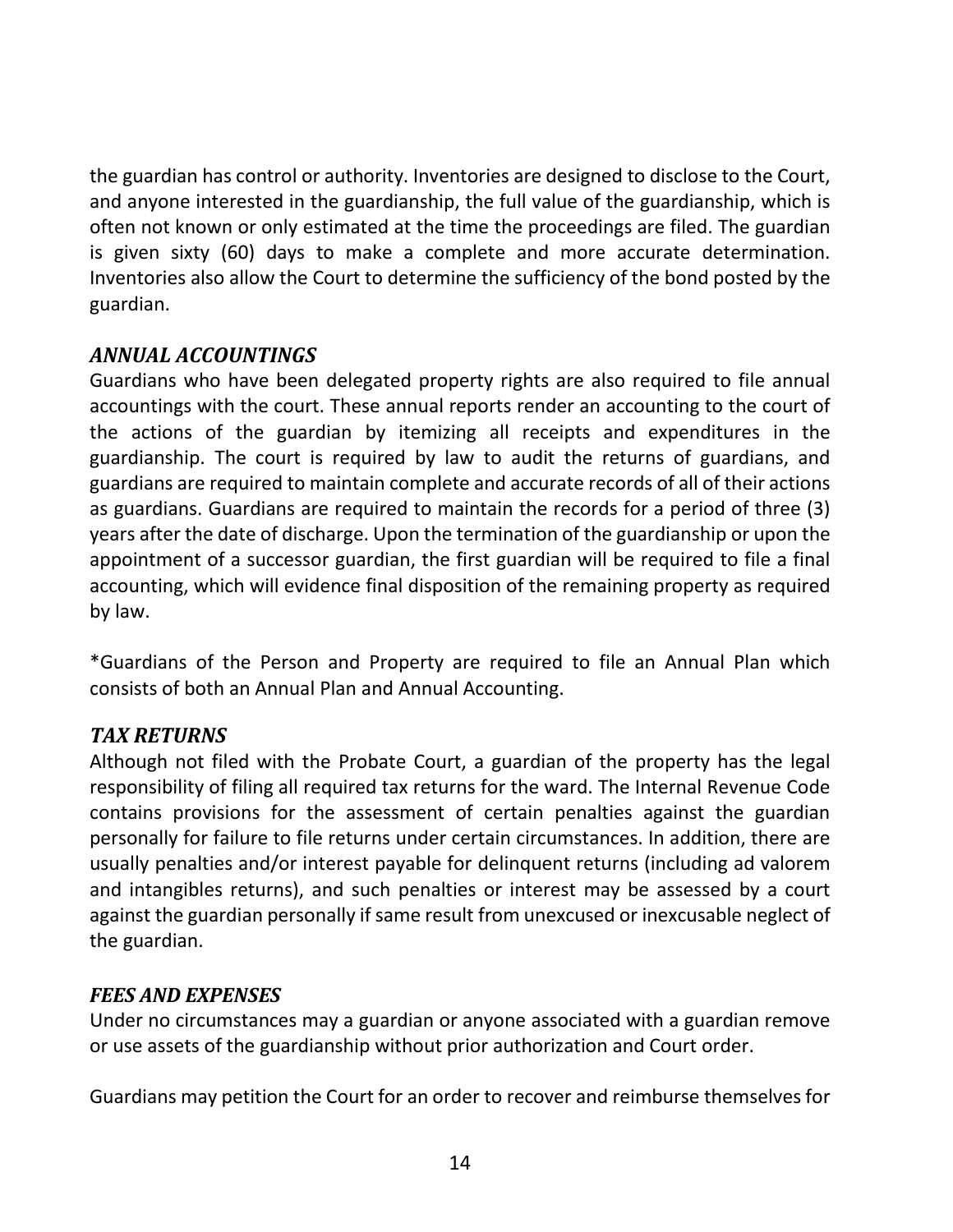certain expenses incurred in connection with their services as guardians. Guardians are also entitled to receive from the guardianship certain compensation for the guardian's service. Fees for guardians are controlled by section 744.108, Florida Statutes.

Out-of-pocket expenses reasonably incurred by a guardian in the performance of the guardian's duties are reimbursable to the guardian from the guardianship. To be reimbursable, the expenses must be reasonable in amount (i.e., not excessive) and must have been incurred by the guardian as a consequence of performance of some duty the guardian owes to the ward (i.e., related specifically to the guardian's duties and responsibilities to the ward as guardian, as opposed to some other relationship). Reimbursable expenses do not include expenses incurred by a guardian in carrying out other duties or matters related to natural affection (e.g., a son who is also his mother's guardian is not entitled to reimbursement of expenses incurred in a familial visit or for presents given to his mother; i.e., those things for which there was no reimbursement before the guardianship do not become reimbursable under guardianship, unless done specifically in connection with the guardianship petition itself). Reimbursable expenses can include transportation costs, lodging and meals during out-of-town travel (when appropriate), and other costs, losses, and expenses actually incurred by the guardian.

It is reasonable and customary in the Seventeenth Judicial Circuit for professional guardians to bill at an hourly rate up to \$85.00 an hour for services contemplated to be performed by a professional guardian, and up to \$25.00 an hour for clerical and ministerial services provided by the guardian's staff or an independent individual/entity hired to perform such services. Any non-clerical or non-ministerial services shall be compensated at a **"reasonable"** rate commensurate with the service provided and experience or expertise of the provider. Guardians may bill services provided by independent contractors as an itemized cost in a fee petition or may file a separate petition for payment of independent contractor services. *Please note, each task submitted is scrutinized and any billing deemed to be excessive in nature will be reduced or even eliminated in accordance with applicable law***.** Guardians who fail or refuse, without just cause, to satisfy all necessary reporting requirements within the time set by law, may forfeit the right to fees and expenses for the period covered by the return. Guardians and their attorneys will not be compensated for any services rendered while there are delinquent and/or non-compliant Annual Reports outstanding. In addition, guardians who are removed by the Court for waste or gross mismanagement may not be entitled to receive fees and may be personally subject to surcharge and other sanctions.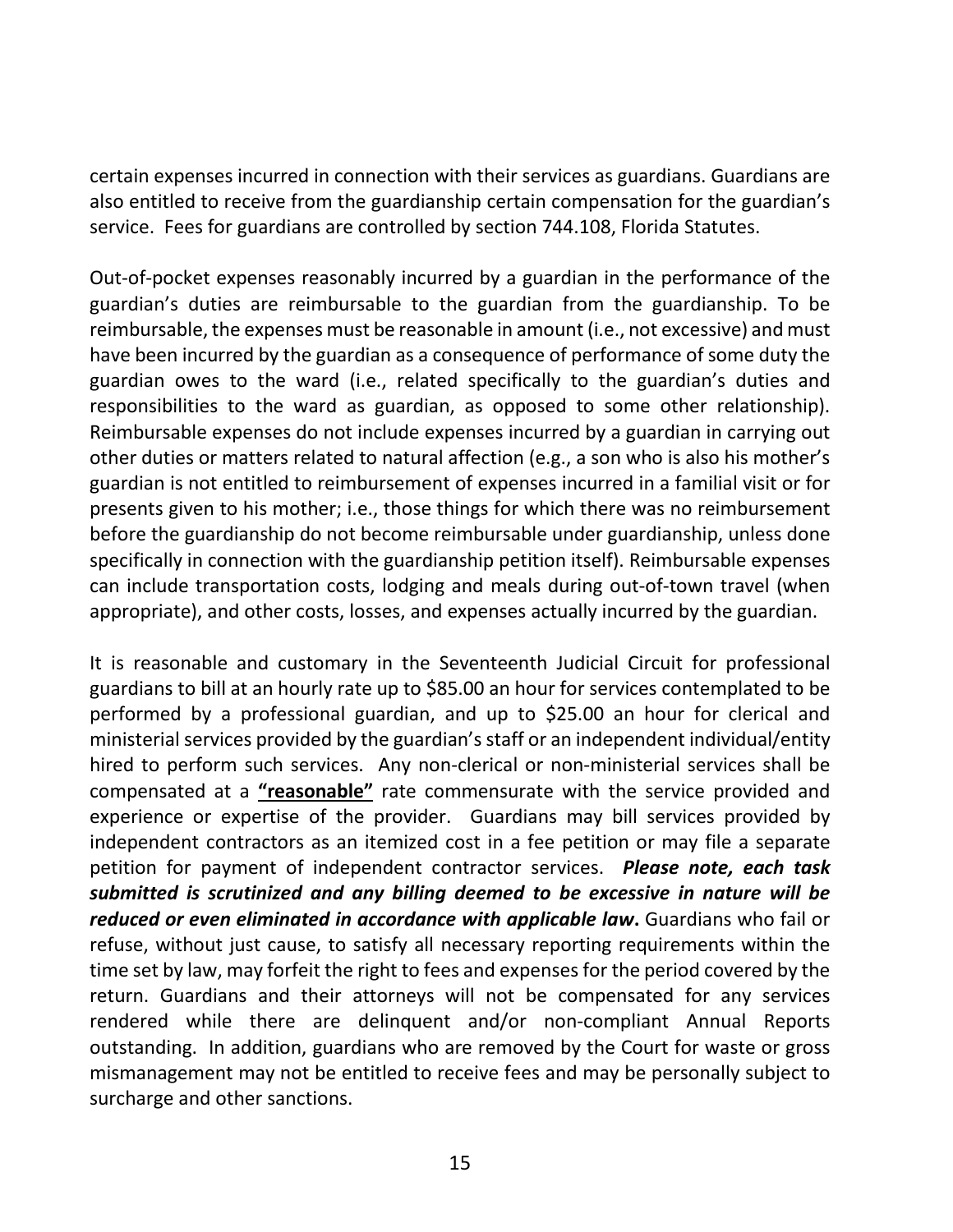Guardians are required by statute to retain counsel. Attorneys for guardians are also entitled to be compensated for legal services rendered to guardians and wards. Guardians should retain counsel who bill at an hourly rate. The Seventeenth Judicial Circuit has determined that \$350.00 and \$125.00 per hour are reasonable and customary fees for rendering legal services to guardians for attorneys and paralegals, respectively. However, these hourly fees are not exclusive, and appropriate fees for guardians and attorneys alike always rests within the discretion of the presiding judge and consideration of all statutorily required factors.

In the event a guardian seeks reimbursement of pre-paid attorney's fees, the Court will only approve such reimbursement in accordance with the above rates. Such reimbursement shall occur only after the Court's review and approval of the required itemized schedule of services and expenses by the attorney for which the guardian seeks reimbursement.

It is the Court's duty to make sure assets of the Guardianship are evaluated prior to expenditure, absent extraordinary and exigent circumstances. The Court will make a final determination on compensation, fees, and expenses requested by guardians and attorneys for guardians after reviewing the itemized schedule of services and expenses, which is required to be attached to a petition for order authorizing payment of compensation and can be found at [Probate and Guardianship Smart Form Page.](http://www.17th.flcourts.org/index.php/judges/probate/probate-and-guardianship-smart-forms) Petitions for compensation and fees are reviewed on a case-by-case basis pursuant to §744.108, Fla. Stat., including services provided by professional guardians' staff and by non-professional (family) guardians. Attorneys for guardians should have integrity in their billing process and shall provide prompt and timely petitions for payment of fees (as detailed below). Attorneys for guardians may only bill for "legal services" (Section 744.108, Florida Statutes and Rule 4-1.5, Rules Regulating the Florida Bar). Generally, absent extraordinary circumstances, non-legal services such as setting up client files, organization of client files, etc., are not compensable. However, discretion to award fees for any matter remains with the presiding judge. Attorneys for guardians and guardians should avoid using block billing. Fees will only be permitted and approved for the actual time expended for the benefit of the ward and otherwise consistent with applicable law.

Petitions for order authorizing payment of compensation and fees should be submitted timely and should be for a period not to exceed three (3) months and no less than one